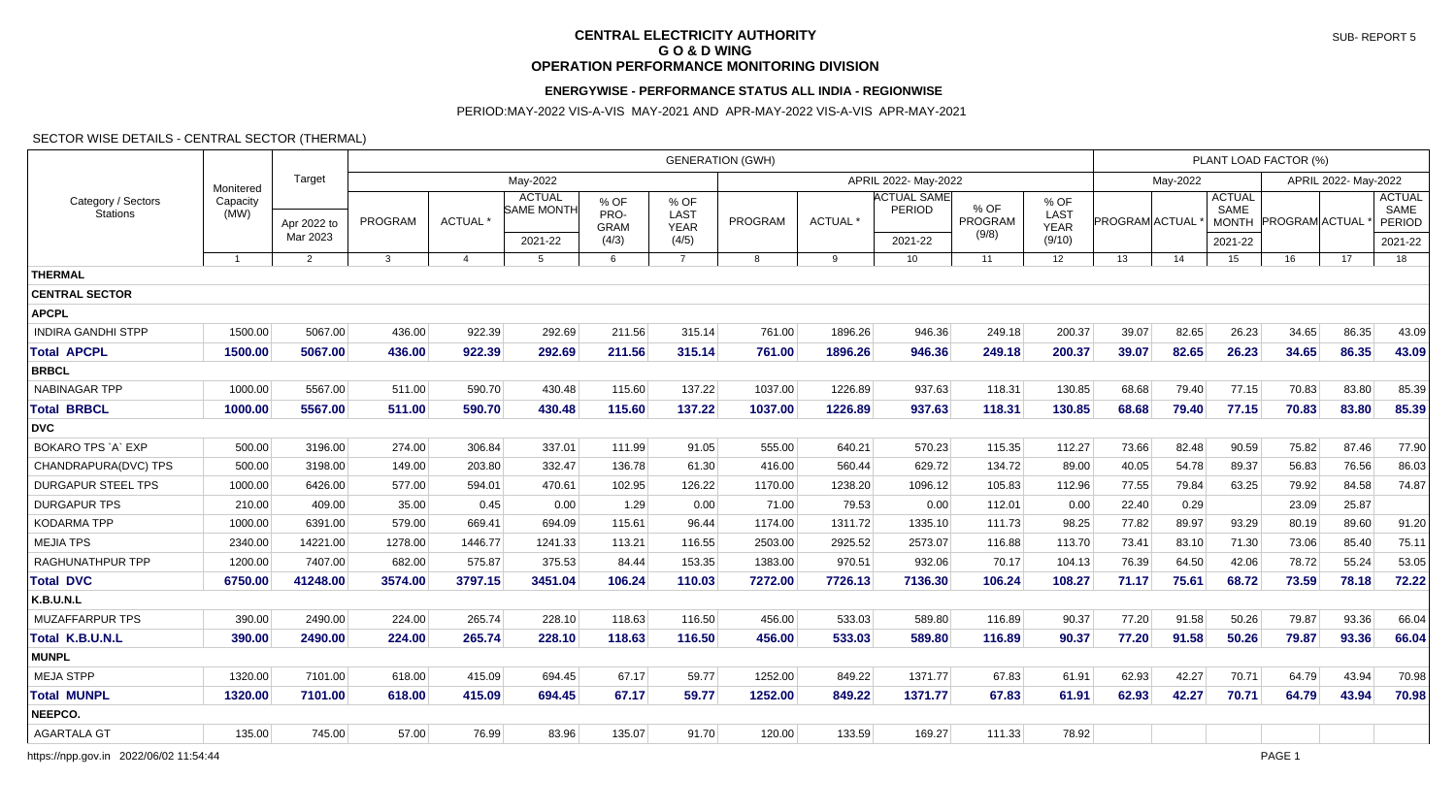### SECTOR WISE DETAILS - CENTRAL SECTOR (THERMAL)

| Category / Sectors<br><b>Stations</b> |                  |                         | <b>GENERATION (GWH)</b> |                |                                    |                             |                             |                      |          |                              |                          |                             |                       |            | PLANT LOAD FACTOR (%)                 |                       |            |                                        |  |  |  |  |
|---------------------------------------|------------------|-------------------------|-------------------------|----------------|------------------------------------|-----------------------------|-----------------------------|----------------------|----------|------------------------------|--------------------------|-----------------------------|-----------------------|------------|---------------------------------------|-----------------------|------------|----------------------------------------|--|--|--|--|
|                                       | Monitered        | Target                  | May-2022                |                |                                    |                             |                             | APRIL 2022- May-2022 |          |                              |                          |                             |                       | May-2022   |                                       | APRIL 2022- May-2022  |            |                                        |  |  |  |  |
|                                       | Capacity<br>(MW) | Apr 2022 to<br>Mar 2023 | PROGRAM                 | ACTUAL *       | <b>ACTUAL</b><br><b>SAME MONTH</b> | % OF<br>PRO-<br><b>GRAM</b> | % OF<br>LAST<br><b>YEAR</b> | PROGRAM              | ACTUAL * | <b>ACTUAL SAME</b><br>PERIOD | % OF<br>PROGRAM<br>(9/8) | % OF<br>LAST<br><b>YEAR</b> | <b>PROGRAM ACTUAL</b> |            | <b>ACTUAL</b><br>SAME<br><b>MONTH</b> | <b>PROGRAM ACTUAL</b> |            | <b>ACTUAL</b><br>SAME<br><b>PERIOD</b> |  |  |  |  |
|                                       |                  |                         |                         |                | 2021-22                            | (4/3)                       | (4/5)                       |                      |          | 2021-22                      |                          | (9/10)                      |                       |            | 2021-22                               |                       |            | 2021-22                                |  |  |  |  |
|                                       | $\overline{1}$   | $\overline{2}$          | 3                       | $\overline{4}$ | 5                                  | 6                           | $\overline{7}$              | 8                    | 9        | 10 <sup>1</sup>              | 11                       | 12 <sup>2</sup>             | 13                    | 14         | 15                                    | 16                    | 17         | 18                                     |  |  |  |  |
| KATHALGURI CCPP                       | 291.00           | 1590.00                 | 132.00                  | 170.39         | 169.60                             | 129.08                      | 100.47                      | 261.00               | 319.66   | 304.49                       | 122.48                   | 104.98                      |                       |            |                                       |                       |            |                                        |  |  |  |  |
| <b>MONARCHAK CCPP</b>                 | 101.00           | 572.00                  | 50.00                   | 64.86          | 69.43                              | 129.72                      | 93.42                       | 94.00                | 128.45   | 123.87                       | 136.65                   | 103.70                      |                       |            |                                       |                       |            |                                        |  |  |  |  |
| <b>Total NEEPCO.</b>                  | 527.00           | 2907.00                 | 239.00                  | 312.24         | 322.99                             | 130.64                      | 96.67                       | 475.00               | 581.70   | 597.63                       | 122.46                   | 97.33                       |                       | <b>NaN</b> | <b>NaN</b>                            | <b>NaN</b>            | <b>NaN</b> | <b>NaN</b>                             |  |  |  |  |
| <b>NLC</b>                            |                  |                         |                         |                |                                    |                             |                             |                      |          |                              |                          |                             |                       |            |                                       |                       |            |                                        |  |  |  |  |
| <b>BARSINGSAR LIGNITE</b>             | 250.00           | 1398.00                 | 118.00                  | 58.27          | 113.14                             | 49.38                       | 51.50                       | 234.00               | 182.38   | 195.74                       | 77.94                    | 93.17                       | 63.44                 | 31.33      | 60.83                                 | 63.93                 | 49.83      | 53.48                                  |  |  |  |  |
| NEYVELI (EXT) TPS                     | 420.00           | 2901.00                 | 147.00                  | 299.62         | 293.84                             | 203.82                      | 101.97                      | 348.00               | 602.95   | 449.61                       | 173.26                   | 134.11                      | 47.04                 | 95.88      | 94.03                                 | 56.60                 | 98.06      | 73.12                                  |  |  |  |  |
| NEYVELI NEW TPP                       | 1000.00          | 5300.00                 | 483.00                  | 714.51         | 501.46                             | 147.93                      | 142.49                      | 951.00               | 1300.05  | 1041.09                      | 136.70                   | 124.87                      | 64.92                 |            |                                       | 64.96                 |            |                                        |  |  |  |  |
| <b>NEYVELI TPS-II</b>                 | 1470.00          | 8399.00                 | 749.00                  | 845.90         | 907.30                             | 112.94                      | 93.23                       | 1507.00              | 1821.31  | 1649.36                      | 120.86                   | 110.43                      | 68.48                 | 77.34      | 82.96                                 | 70.03                 | 84.63      | 76.64                                  |  |  |  |  |
| <b>NEYVELI TPS-II EXP</b>             | 500.00           | 2398.00                 | 193.00                  | 224.29         | 239.11                             | 116.21                      | 93.80                       | 371.00               | 389.27   | 500.57                       | 104.92                   | 77.77                       | 51.88                 | 60.29      | 64.28                                 | 50.68                 | 53.18      | 68.38                                  |  |  |  |  |
| <b>Total NLC</b>                      | 3640.00          | 20396.00                | 1690.00                 | 2142.59        | 2054.85                            | 126.78                      | 104.27                      | 3411.00              | 4295.96  | 3836.37                      | 125.94                   | 111.98                      | 62.40                 | 72.71      | 79.09                                 | 64.01                 | 77.51      | 72.32                                  |  |  |  |  |
| <b>NPGCL</b>                          |                  |                         |                         |                |                                    |                             |                             |                      |          |                              |                          |                             |                       |            |                                       |                       |            |                                        |  |  |  |  |
| NABINAGAR STPP                        | 1980.00          | 9934.00                 | 915.00                  | 900.92         | 393.02                             | 98.46                       | 229.23                      | 1820.00              | 1816.39  | 813.74                       | 99.80                    | 223.22                      | 62.11                 | 84.08      | 80.04                                 | 62.79                 | 90.10      | 84.22                                  |  |  |  |  |
| <b>Total NPGCL</b>                    | 1980.00          | 9934.00                 | 915.00                  | 900.92         | 393.02                             | 98.46                       | 229.23                      | 1820.00              | 1816.39  | 813.74                       | 99.80                    | 223.22                      | 62.11                 | 84.08      | 80.04                                 | 62.79                 | 90.10      | 84.22                                  |  |  |  |  |
| <b>NSPCL</b>                          |                  |                         |                         |                |                                    |                             |                             |                      |          |                              |                          |                             |                       |            |                                       |                       |            |                                        |  |  |  |  |
| <b>BHILAI TPS</b>                     | 500.00           | 3588.00                 | 323.00                  | 333.30         | 296.49                             | 103.19                      | 112.42                      | 642.00               | 686.06   | 645.01                       | 106.86                   | 106.36                      | 86.83                 | 89.60      | 79.70                                 | 87.70                 | 93.72      | 88.12                                  |  |  |  |  |
| ROURKELA PP-II EXPANSION              | 0.00             | 504.00                  | 43.00                   | 0.00           | 0.00                               | 0.00                        | 0.00                        | 84.00                | 0.00     | 0.00                         | 0.00                     | 0.00                        | 23.12                 |            |                                       | 22.95                 |            |                                        |  |  |  |  |
| <b>Total NSPCL</b>                    | 500.00           | 4092.00                 | 366.00                  | 333.30         | 296.49                             | 91.07                       | 112.42                      | 726.00               | 686.06   | 645.01                       | 94.50                    | 106.36                      | 65.59                 | 89.60      | 79.70                                 | 66.12                 | 93.72      | 88.12                                  |  |  |  |  |
| <b>NTECL</b>                          |                  |                         |                         |                |                                    |                             |                             |                      |          |                              |                          |                             |                       |            |                                       |                       |            |                                        |  |  |  |  |
| <b>VALLUR TPP</b>                     | 1500.00          | 8143.00                 | 764.00                  | 925.95         | 496.49                             | 121.20                      | 186.50                      | 1547.00              | 1881.44  | 1325.64                      | 121.62                   | 141.93                      | 68.46                 | 82.97      | 44.49                                 | 70.45                 | 85.68      | 60.37                                  |  |  |  |  |
| <b>Total NTECL</b>                    | 1500.00          | 8143.00                 | 764.00                  | 925.95         | 496.49                             | 121.20                      | 186.50                      | 1547.00              | 1881.44  | 1325.64                      | 121.62                   | 141.93                      | 68.46                 | 82.97      | 44.49                                 | 70.45                 | 85.68      | 60.37                                  |  |  |  |  |
| <b>NTPC Ltd.</b>                      |                  |                         |                         |                |                                    |                             |                             |                      |          |                              |                          |                             |                       |            |                                       |                       |            |                                        |  |  |  |  |
| <b>BARAUNI TPS</b>                    | 710.00           | 2458.00                 | 212.00                  | 308.48         | 111.47                             | 145.51                      | 276.74                      | 417.00               | 539.24   | 273.22                       | 129.31                   | 197.36                      | 40.13                 | 58.40      | 21.10                                 | 40.12                 | 51.88      | 26.29                                  |  |  |  |  |
| <b>BARHI</b>                          | 660.00           | 3855.00                 | 331.00                  | 392.72         | 0.00                               | 118.65                      | 0.00                        | 669.00               | 770.78   | 0.00                         | 115.21                   | 0.00                        | 33.70                 |            |                                       | 34.62                 |            |                                        |  |  |  |  |
| <b>BARH II</b>                        | 1320.00          | 7600.00                 | 695.00                  | 859.74         | 555.15                             | 123.70                      | 154.87                      | 1424.00              | 1753.06  | 1383.82                      | 123.11                   | 126.68                      | 70.77                 | 87.54      | 56.53                                 | 73.69                 | 90.72      | 71.61                                  |  |  |  |  |
| <b>BONGAIGAON TPP</b>                 | 750.00           | 3657.00                 | 328.00                  | 451.26         | 264.42                             | 137.58                      | 170.66                      | 570.00               | 946.57   | 674.07                       | 166.06                   | 140.43                      | 58.78                 | 80.87      | 47.39                                 | 51.91                 | 86.21      | 61.39                                  |  |  |  |  |
| DADRI (NCTPP)                         | 1820.00          | 5275.00                 | 468.00                  | 954.86         | 226.15                             | 204.03                      | 422.22                      | 882.00               | 2158.11  | 1117.54                      | 244.68                   | 193.11                      | 34.56                 | 70.52      | 16.70                                 | 33.10                 | 81.00      | 41.94                                  |  |  |  |  |
| <b>DARLIPALI STPS</b>                 | 1600.00          | 12325.00                | 1145.00                 | 546.56         | 442.99                             | 47.73                       | 123.38                      | 2231.00              | 1511.44  | 894.06                       | 67.75                    | 169.05                      | 96.19                 | 45.91      | 74.43                                 | 95.24                 | 64.53      | 76.34                                  |  |  |  |  |
| <b>FARAKKA STPS</b>                   | 2100.00          | 12876.00                | 1195.00                 | 1048.35        | 1022.09                            | 87.73                       | 102.57                      | 2422.00              | 2159.07  | 2019.33                      | 89.14                    | 106.92                      | 76.48                 | 67.10      | 65.42                                 | 78.78                 | 70.23      | 65.68                                  |  |  |  |  |
| <b>GADARWARA TPP</b>                  | 1600.00          | 7969.00                 | 719.00                  | 961.96         | 318.53                             | 133.79                      | 302.00                      | 1458.00              | 1983.82  | 1311.74                      | 136.06                   | 151.24                      | 60.40                 | 80.81      | 26.76                                 | 62.24                 | 84.69      | 56.00                                  |  |  |  |  |
| <b>KAHALGAON TPS</b>                  | 2340.00          | 16505.00                | 1523.00                 | 1407.66        | 1522.40                            | 92.43                       | 92.46                       | 2935.00              | 2899.77  | 3151.22                      | 98.80                    | 92.02                       | 87.48                 | 80.86      | 87.45                                 | 85.67                 | 84.65      | 91.99                                  |  |  |  |  |
|                                       |                  |                         |                         |                |                                    |                             |                             |                      |          |                              |                          |                             |                       |            |                                       |                       |            |                                        |  |  |  |  |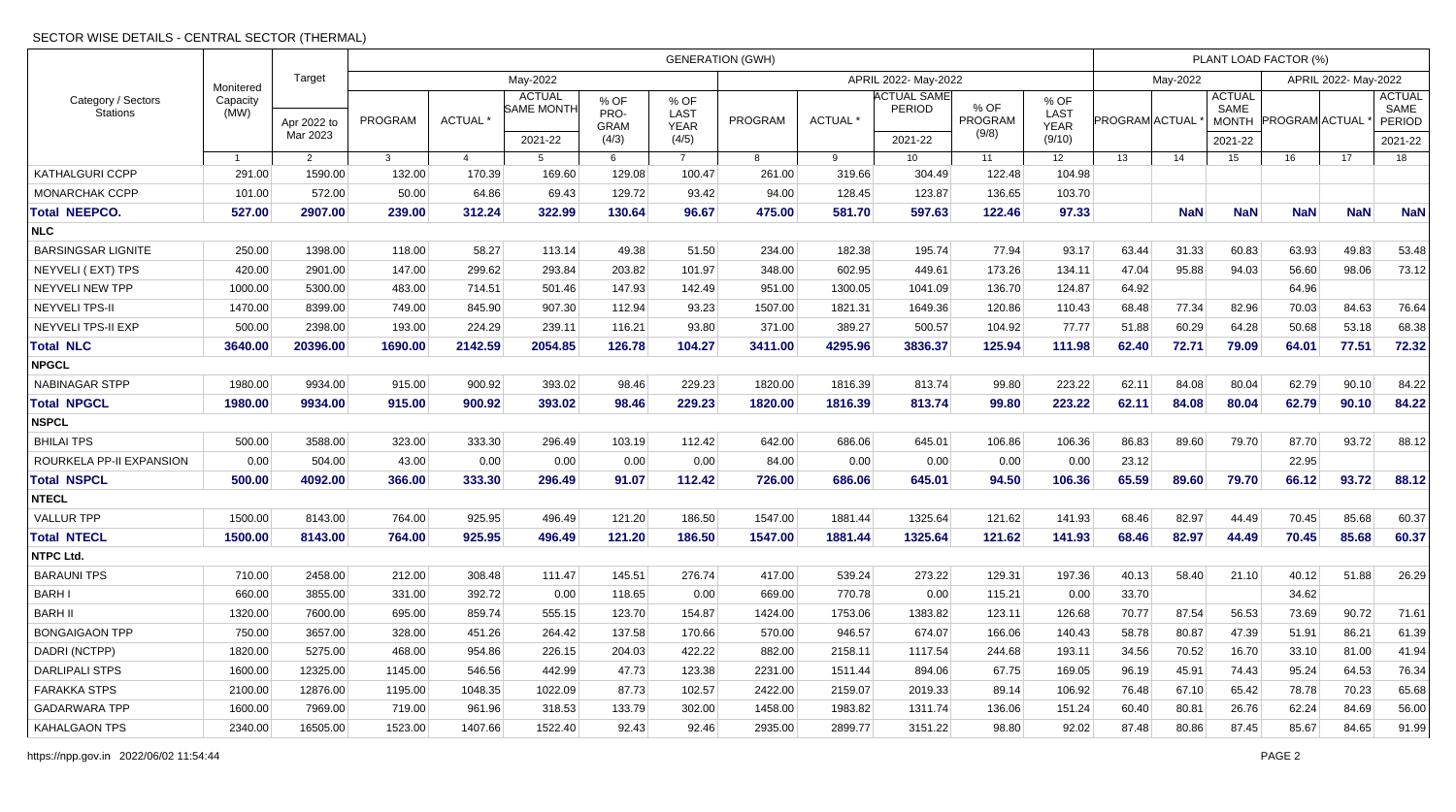|                                       |                               | Target                  | <b>GENERATION (GWH)</b> |                |                                               |                                      |                                      |          |                     |                                                |                          |                                       |                |          | PLANT LOAD FACTOR (%)                            |                       |                      |                                            |  |  |  |
|---------------------------------------|-------------------------------|-------------------------|-------------------------|----------------|-----------------------------------------------|--------------------------------------|--------------------------------------|----------|---------------------|------------------------------------------------|--------------------------|---------------------------------------|----------------|----------|--------------------------------------------------|-----------------------|----------------------|--------------------------------------------|--|--|--|
| Category / Sectors<br><b>Stations</b> | Monitered<br>Capacity<br>(MW) |                         | May-2022                |                |                                               |                                      |                                      |          |                     | APRIL 2022- May-2022                           |                          |                                       |                | May-2022 |                                                  |                       | APRIL 2022- May-2022 |                                            |  |  |  |
|                                       |                               | Apr 2022 to<br>Mar 2023 | PROGRAM                 | <b>ACTUAL</b>  | <b>ACTUAL</b><br><b>SAME MONTH</b><br>2021-22 | % OF<br>PRO-<br><b>GRAM</b><br>(4/3) | % OF<br>LAST<br><b>YEAR</b><br>(4/5) | PROGRAM  | ACTUAL <sup>*</sup> | <b>ACTUAL SAME</b><br><b>PERIOD</b><br>2021-22 | % OF<br>PROGRAM<br>(9/8) | % OF<br>LAST<br><b>YEAR</b><br>(9/10) | PROGRAM ACTUAL |          | <b>ACTUAL</b><br>SAME<br><b>MONTH</b><br>2021-22 | <b>PROGRAM ACTUAL</b> |                      | <b>ACTUAL</b><br>SAME<br>PERIOD<br>2021-22 |  |  |  |
|                                       | $\mathbf{1}$                  | 2                       | 3                       | $\overline{4}$ | 5                                             | 6                                    | $\overline{7}$                       | 8        | 9                   | 10 <sup>1</sup>                                | 11                       | 12                                    | 13             | 14       | 15                                               | 16                    | 17                   | 18                                         |  |  |  |
| <b>KHARGONE STPP</b>                  | 1320.00                       | 6380.00                 | 533.00                  | 671.25         | 221.79                                        | 125.94                               | 302.65                               | 819.00   | 1116.77             | 950.39                                         | 136.36                   | 117.51                                | 54.27          |          |                                                  | 42.38                 |                      |                                            |  |  |  |
| <b>KORBA STPS</b>                     | 2600.00                       | 19913.00                | 1713.00                 | 1687.99        | 1897.86                                       | 98.54                                | 88.94                                | 3445.00  | 3565.84             | 3746.15                                        | 103.51                   | 95.19                                 | 88.55          | 87.26    | 98.11                                            | 90.51                 | 93.68                | 98.42                                      |  |  |  |
| KUDGI STPP                            | 2400.00                       | 5329.00                 | 486.00                  | 888.50         | 0.00                                          | 182.82                               | 0.00                                 | 987.00   | 2044.27             | 563.96                                         | 207.12                   | 362.48                                | 27.22          | 49.76    |                                                  | 28.09                 | 58.18                | 16.05                                      |  |  |  |
| <b>LARA TPP</b>                       | 1600.00                       | 11439.00                | 1023.00                 | 1038.02        | 796.92                                        | 101.47                               | 130.25                               | 2051.00  | 1950.98             | 1922.75                                        | 95.12                    | 101.47                                | 85.94          | 87.20    | 66.95                                            | 87.56                 | 83.29                | 82.08                                      |  |  |  |
| <b>MAUDA TPS</b>                      | 2320.00                       | 11617.00                | 1093.00                 | 1281.37        | 1064.14                                       | 117.23                               | 120.41                               | 2215.00  | 2603.26             | 2492.26                                        | 117.53                   | 104.45                                | 63.32          | 74.24    | 61.65                                            | 65.21                 | 76.65                | 73.38                                      |  |  |  |
| NORTH KARANPURA TPP                   | 0.00                          | 1108.00                 | 95.00                   | 0.00           | 0.00                                          | 0.00                                 | 0.00                                 | 192.00   | 0.00                | 0.00                                           | 0.00                     | 0.00                                  | 17.72          |          |                                                  | 18.21                 |                      |                                            |  |  |  |
| <b>RAMAGUNDEM STPS</b>                | 2600.00                       | 18629.00                | 1250.00                 | 1554.43        | 1439.08                                       | 124.35                               | 108.02                               | 2720.00  | 3165.86             | 3130.21                                        | 116.39                   | 101.14                                | 64.62          | 80.36    | 74.39                                            | 71.46                 | 83.17                | 82.24                                      |  |  |  |
| <b>RIHAND STPS</b>                    | 3000.00                       | 21685.00                | 1923.00                 | 2074.01        | 1760.63                                       | 107.85                               | 117.80                               | 3847.00  | 4070.20             | 3520.68                                        | 105.80                   | 115.61                                | 86.16          | 92.92    | 78.88                                            | 87.59                 | 92.67                | 80.16                                      |  |  |  |
| <b>SIMHADRI</b>                       | 2000.00                       | 9739.00                 | 728.00                  | 1104.03        | 546.26                                        | 151.65                               | 202.11                               | 1469.00  | 2454.78             | 1466.21                                        | 167.11                   | 167.42                                | 48.92          | 74.20    | 36.71                                            | 50.17                 | 83.84                | 50.08                                      |  |  |  |
| <b>SINGRAULI STPS</b>                 | 2000.00                       | 14755.00                | 1231.00                 | 1248.58        | 1146.70                                       | 101.43                               | 108.88                               | 2399.00  | 2502.01             | 2384.52                                        | 104.29                   | 104.93                                | 82.73          | 83.91    | 77.06                                            | 81.93                 | 85.45                | 81.44                                      |  |  |  |
| <b>SIPAT STPS</b>                     | 2980.00                       | 22585.00                | 2044.00                 | 1458.52        | 2011.59                                       | 71.36                                | 72.51                                | 4023.00  | 2593.01             | 3885.69                                        | 64.45                    | 66.73                                 | 92.19          | 65.78    | 90.73                                            | 92.21                 | 59.44                | 89.07                                      |  |  |  |
| <b>SOLAPUR STPS</b>                   | 1320.00                       | 4141.00                 | 370.00                  | 572.30         | 0.00                                          | 154.68                               | 0.00                                 | 751.00   | 1309.38             | 519.52                                         | 174.35                   | 252.04                                | 37.68          | 58.27    |                                                  | 38.86                 | 67.76                | 26.88                                      |  |  |  |
| <b>TALCHER STPS</b>                   | 3000.00                       | 21840.00                | 1978.00                 | 2042.56        | 1904.93                                       | 103.26                               | 107.22                               | 3932.00  | 4125.66             | 3707.64                                        | 104.93                   | 111.27                                | 88.62          | 91.51    | 85.35                                            | 89.53                 | 93.94                | 84.42                                      |  |  |  |
| TANDA TPS                             | 1760.00                       | 9766.00                 | 875.00                  | 1086.14        | 411.25                                        | 124.13                               | 264.11                               | 1746.00  | 2244.20             | 1064.71                                        | 128.53                   | 210.78                                | 66.82          | 78.20    | 50.25                                            | 67.76                 | 82.87                | 65.69                                      |  |  |  |
| <b>TELANGANA STPP</b>                 | 0.00                          | 600.00                  | 51.00                   | 0.00           | 0.00                                          | 0.00                                 | 0.00                                 | 100.00   | 0.00                | 0.00                                           | 0.00                     | 0.00                                  | 7.22           |          |                                                  | 7.17                  |                      |                                            |  |  |  |
| <b>UNCHAHAR TPS</b>                   | 1550.00                       | 8205.00                 | 722.00                  | 792.60         | 648.05                                        | 109.78                               | 122.31                               | 1466.00  | 1746.90             | 1431.39                                        | 119.16                   | 122.04                                | 62.61          | 68.73    | 56.20                                            | 64.60                 | 76.98                | 63.08                                      |  |  |  |
| <b>VINDHYACHAL STPS</b>               | 4760.00                       | 35498.00                | 3028.00                 | 3252.99        | 3399.37                                       | 107.43                               | 95.69                                | 5889.00  | 6369.43             | 6707.94                                        | 108.16                   | 94.95                                 | 85.50          | 91.86    | 95.99                                            | 84.51                 | 91.40                | 96.26                                      |  |  |  |
| <b>ANTA CCPP</b>                      | 419.33                        | 284.00                  | 24.00                   | 5.23           | 21.95                                         | 21.79                                | 23.83                                | 43.00    | 19.15               | 21.95                                          | 44.53                    | 87.24                                 |                |          |                                                  |                       |                      |                                            |  |  |  |
| <b>AURAIYA CCPP</b>                   | 663.36                        | 578.00                  | 50.00                   | 15.42          | 0.00                                          | 30.84                                | 0.00                                 | 99.00    | 37.83               | 115.62                                         | 38.21                    | 32.72                                 |                |          |                                                  |                       |                      |                                            |  |  |  |
| <b>DADRI CCPP</b>                     | 829.78                        | 1148.00                 | 95.00                   | 130.83         | 50.23                                         | 137.72                               | 260.46                               | 194.00   | 229.22              | 108.66                                         | 118.15                   | 210.95                                |                |          |                                                  |                       |                      |                                            |  |  |  |
| <b>FARIDABAD CCPP</b>                 | 431.59                        | 349.00                  | 31.00                   | 0.00           | 0.00                                          | 0.00                                 | 0.00                                 | 51.00    | 0.20                | 97.83                                          | 0.39                     | 0.20                                  |                |          |                                                  |                       |                      |                                            |  |  |  |
| <b>GANDHAR CCPP</b>                   | 657.39                        | 460.00                  | 40.00                   | 21.22          | 97.06                                         | 53.05                                | 21.86                                | 77.00    | 42.92               | 171.86                                         | 55.74                    | 24.97                                 |                |          |                                                  |                       |                      |                                            |  |  |  |
| <b>KAWAS CCPP</b>                     | 656.20                        | 457.00                  | 40.00                   | 33.66          | 53.94                                         | 84.15                                | 62.40                                | 79.00    | 55.87               | 64.35                                          | 70.72                    | 86.82                                 |                |          |                                                  |                       |                      |                                            |  |  |  |
| R. GANDHI CCPP (Liq.)                 | 359.58                        | 0.00                    | 0.00                    | 0.00           | 0.00                                          | 0.00                                 | 0.00                                 | 0.00     | 0.00                | 0.00                                           | 0.00                     | 0.00                                  |                |          |                                                  |                       |                      |                                            |  |  |  |
| <b>Total NTPC Ltd.</b>                | 52127.23                      | 299025.00               | 26039.00                | 27891.24       | 21934.95                                      | 107.11                               | 127.15                               | 51602.00 | 56969.60            | 48899.29                                       | 110.40                   | 116.50                                | 68.88          | 77.37    | 64.66                                            | 69.39                 | 80.80                | 72.42                                      |  |  |  |
| <b>NTPL</b>                           |                               |                         |                         |                |                                               |                                      |                                      |          |                     |                                                |                          |                                       |                |          |                                                  |                       |                      |                                            |  |  |  |
| NTPL TUTICORIN TPP                    | 1000.00                       | 6491.00                 | 600.00                  | 576.17         | 418.54                                        | 96.03                                | 137.66                               | 1217.00  | 890.64              | 949.61                                         | 73.18                    | 93.79                                 | 80.65          | 77.44    | 56.26                                            | 83.13                 | 60.84                | 64.86                                      |  |  |  |
| <b>Total NTPL</b>                     | 1000.00                       | 6491.00                 | 600.00                  | 576.17         | 418.54                                        | 96.03                                | 137.66                               | 1217.00  | 890.64              | 949.61                                         | 73.18                    | 93.79                                 | 80.65          | 77.44    | 56.26                                            | 83.13                 | 60.84                | 64.86                                      |  |  |  |
| <b>NUPPL</b>                          |                               |                         |                         |                |                                               |                                      |                                      |          |                     |                                                |                          |                                       |                |          |                                                  |                       |                      |                                            |  |  |  |
| <b>GHATAMPUR TPP</b>                  | 0.00                          | 1488.00                 | 126.00                  | 0.00           | 0.00                                          | 0.00                                 | 0.00                                 | 249.00   | 0.00                | 0.00                                           | 0.00                     | 0.00                                  | 8.55           |          |                                                  | 8.59                  |                      |                                            |  |  |  |